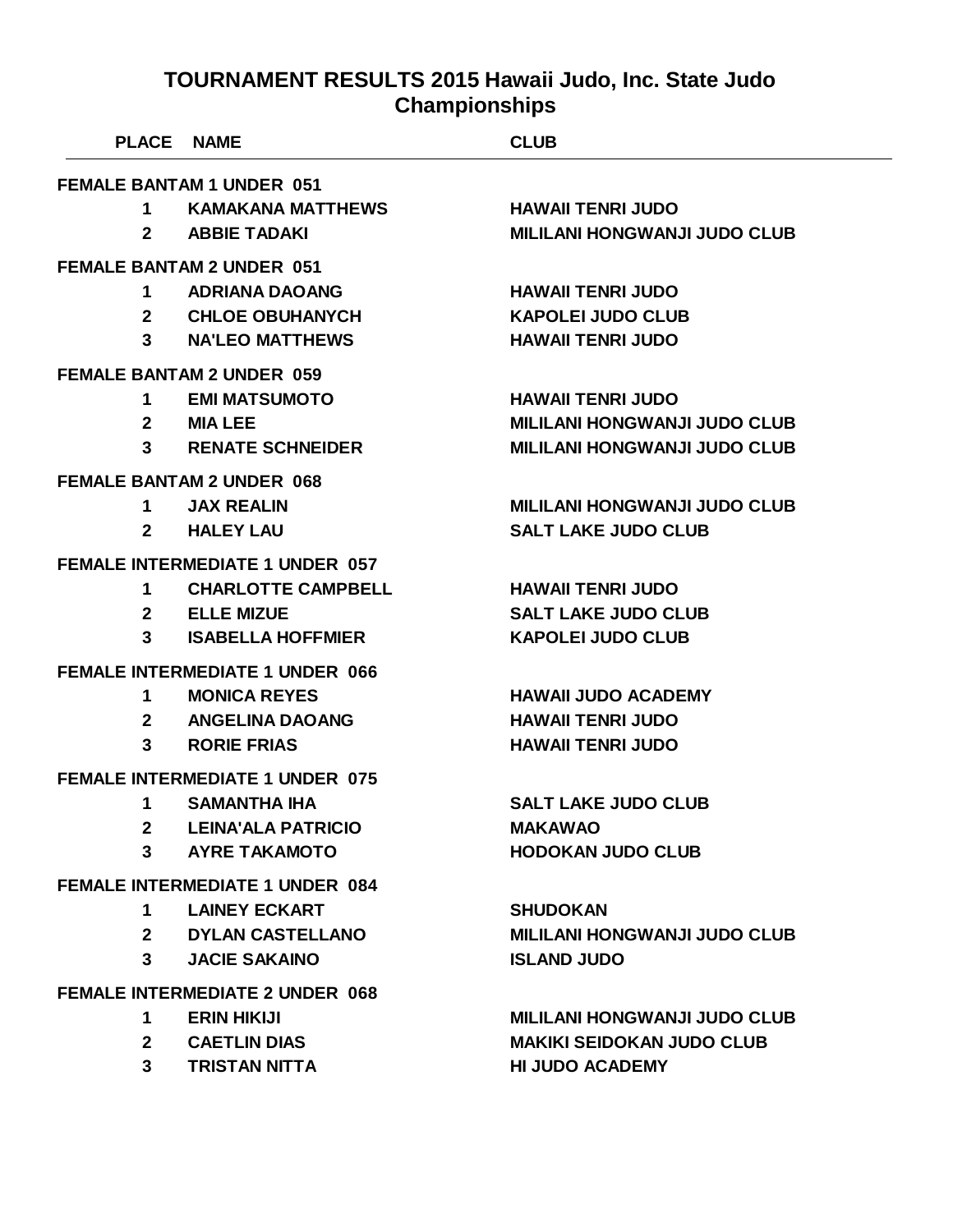| <b>PLACE NAME</b>              |                                         | <b>CLUB</b>                           |
|--------------------------------|-----------------------------------------|---------------------------------------|
|                                | <b>FEMALE INTERMEDIATE 2 UNDER 075</b>  |                                       |
| $\mathbf 1$                    | <b>VICTORIANA KIM</b>                   | <b>MILILANI HONGWANJI JUDO CLUB</b>   |
|                                | 2 AERIN DIAS                            | <b>MAKIKI SEIDOKAN JUDO CLUB</b>      |
|                                | 3 STAR ILDEFONSO                        | <b>ISLAND JUDO</b>                    |
|                                | <b>FEMALE INTERMEDIATE 2 UNDER 092</b>  |                                       |
| $\mathbf 1$                    | <b>RACHEL ISHIGAKI</b>                  | <b>PEARL CITY HONGWANJI JUDO CLUB</b> |
|                                | 2 KAYCIE TANIMOTO                       | <b>PEARL CITY HONGWANJI JUDO CLUB</b> |
|                                | 3 ALIYA TAKANO                          | <b>MILILANI HONGWANJI JUDO CLUB</b>   |
|                                | <b>FEMALE INTERMEDIATE 2 UNDER 106</b>  |                                       |
| 1                              | <b>MARISA IHA</b>                       | <b>SALT LAKE JUDO CLUB</b>            |
|                                | 2 MADISON-JOY KOGACHI                   | <b>MAKIKI SEIDOKAN JUDO CLUB</b>      |
| $3^{\circ}$                    | <b>GENEVIEVE HERRICK</b>                | <b>HAWAII TENRI JUDO</b>              |
|                                | <b>FEMALE INTERMEDIATE 2 UNDER 117</b>  |                                       |
| $\mathbf 1$                    | <b>JESSICA DIXON</b>                    | <b>HAWAII TENRI JUDO</b>              |
|                                | 2 SKYE REALIN                           | <b>MILILANI HONGWANJI JUDO CLUB</b>   |
|                                | 3 ZYLEE KUIKAHI                         | <b>PEARL CITY HONGWANJI JUDO CLUB</b> |
|                                | <b>FEMALE INTERMEDIATE 2 UNDER 117+</b> |                                       |
| $\mathbf 1$                    | <b>KIMBERLY KEALOHA</b>                 | <b>LEEWARD JUDO CLUB</b>              |
|                                | 2 ALANA DELA PENA                       | <b>HAWAII JUDO ACADEMY</b>            |
| $3^{\circ}$                    | <b>EMILY PAULINO</b>                    | <b>HAWAII TENRI JUDO</b>              |
|                                | <b>FEMALE JUVENILE B UNDER 139</b>      |                                       |
| $1 \quad$                      | <b>CHARLIZE PASCUAL TABUYO</b>          | <b>HAWAII TENRI JUDO</b>              |
| $\mathbf{2}$                   | <b>MAYU WISE</b>                        | <b>HI JUDO ACADEMY</b>                |
| $3^{\circ}$                    | <b>FAITH JOY OKUBO</b>                  | <b>HAWAII TENRI JUDO</b>              |
|                                | <b>FEMALE JUVENILE C UNDER 172+</b>     |                                       |
| 1.                             | <b>SHAENA PERALTO</b>                   | <b>MILILANI YMCA</b>                  |
| $2^{\circ}$                    | <b>NINA SEOANE</b>                      | PEARL CITY HONGWANJI JUDO CLUB        |
|                                | <b>FEMALE SENIOR UNDER 125</b>          |                                       |
| 1                              | <b>MIYUKI PATRICIO</b>                  | <b>MAKAWAO</b>                        |
| $\mathbf{2}$                   | <b>GABBRIEL AIPA</b>                    | <b>PEARL CITY HONGWANJI JUDO CLUB</b> |
| <b>MALE BANTAM 1 UNDER 051</b> |                                         |                                       |
| 1                              | <b>MATTHEW ENDO</b>                     | <b>HAWAII TENRI JUDO</b>              |
|                                | 2 AISEA SORIANO                         | <b>HAWAII JUDO ACADEMY</b>            |
| 3 <sup>1</sup>                 | <b>JOSEPH SCHIMMELMANN</b>              | <b>HI JUDO ACADEMY</b>                |
|                                |                                         |                                       |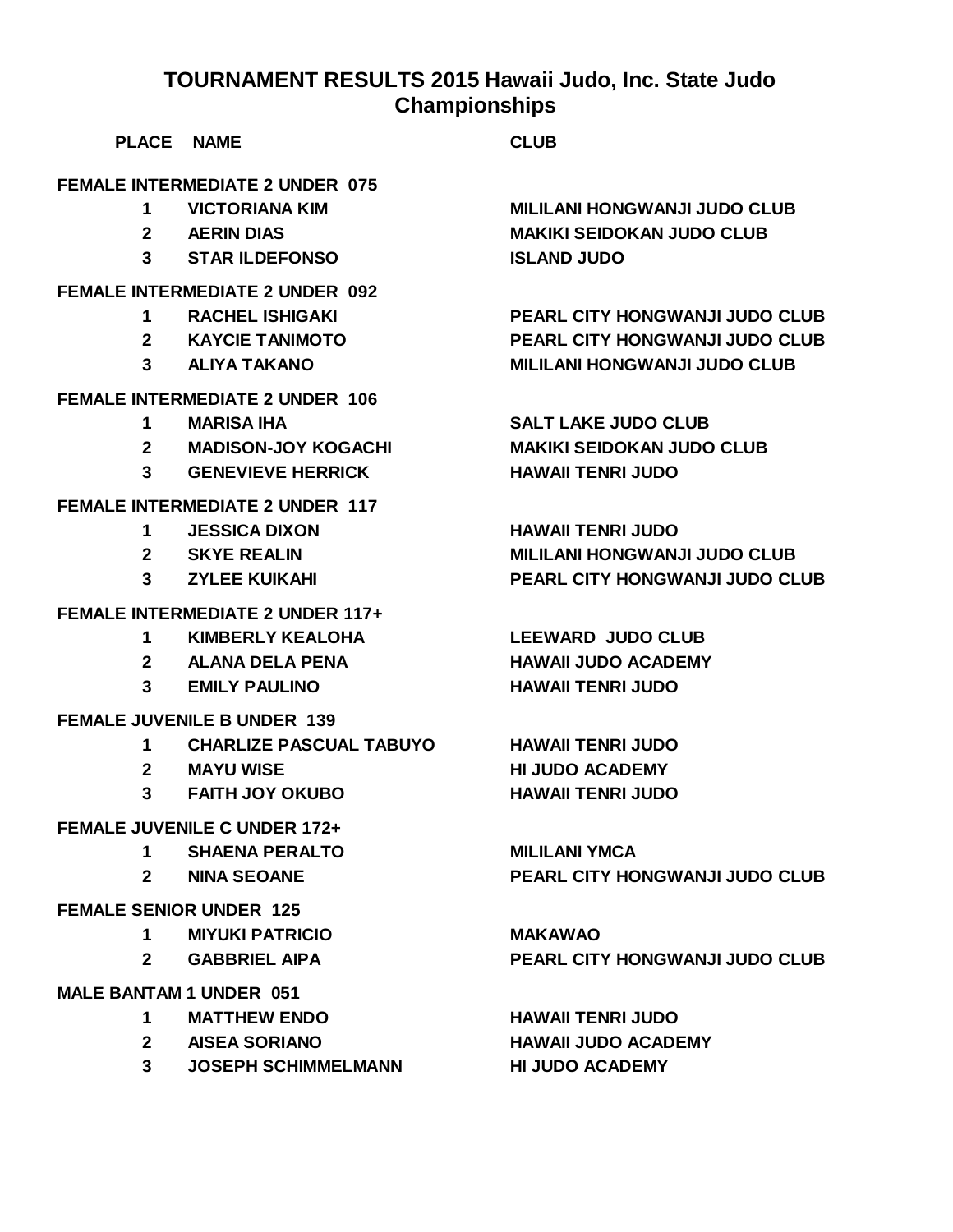|                | <b>PLACE NAME</b>                    | <b>CLUB</b>                           |
|----------------|--------------------------------------|---------------------------------------|
|                | <b>MALE BANTAM 2 UNDER 051</b>       |                                       |
| 1              | <b>WYATT LEE</b>                     | <b>SHOBUKAN JUDO CLUB</b>             |
| 2 <sup>1</sup> | <b>CADEN GUEVARA</b>                 | <b>HI JUDO ACADEMY</b>                |
|                | 3 AYDEN ODAGIRI                      | <b>AIEA HONGWANJI</b>                 |
|                | <b>MALE BANTAM 2 UNDER 059</b>       |                                       |
| $\mathbf 1$    | <b>COHL OTSUKA-BENCE</b>             | <b>HAWAII TENRI JUDO</b>              |
|                | 2 GAVIN BUELOW                       | <b>HODOKAN JUDO CLUB</b>              |
| $3^{\circ}$    | <b>ZACHARY KANESHIRO</b>             | <b>SOGORO JUDO CLUB</b>               |
|                | <b>MALE BANTAM 2 UNDER 068</b>       |                                       |
| $\mathbf 1$    | <b>ASA TADAKI</b>                    | <b>MILILANI HONGWANJI JUDO CLUB</b>   |
|                | 2 CADE KIDANI                        | <b>WADOKAN JUDO ASSOCIATION</b>       |
| $3^{\circ}$    | <b>NICHOLAS NISHIMURA</b>            | <b>LEEWARD JUDO CLUB</b>              |
|                | <b>MALE BANTAM 2 UNDER 077</b>       |                                       |
| $\mathbf 1$    | <b>JONATHAN YADAO</b>                | <b>SHOBUKAN JUDO CLUB</b>             |
|                | 2 ANTHONY GAMBITO                    | <b>SHOBUKAN JUDO CLUB</b>             |
| 3 <sup>1</sup> | <b>JONATHAN TERAMOTO</b>             | <b>MILILANI HONGWANJI JUDO CLUB</b>   |
|                | <b>MALE INTERMEDIATE 1 UNDER 057</b> |                                       |
| 1              | <b>JOSHUA FRIAS</b>                  | <b>HAWAII TENRI JUDO</b>              |
|                | 2 ERIC TOMA                          | <b>HAWAII JUDO ACADEMY</b>            |
| 3              | <b>AIDEN KIM</b>                     | <b>SOGORO JUDO CLUB</b>               |
|                | <b>MALE INTERMEDIATE 1 UNDER 066</b> |                                       |
| $\mathbf 1$    | <b>NALU SALVADOR</b>                 | <b>HAWAII JUDO ACADEMY</b>            |
| $\mathbf{2}$   | <b>THOR GUERRERO</b>                 | <b>HAWAII JUDO ACADEMY</b>            |
| 3              | <b>TYGER TAAM</b>                    | <b>HAWAII TENRI JUDO</b>              |
|                | <b>MALE INTERMEDIATE 1 UNDER 075</b> |                                       |
| 1              | <b>DARIEUS PAVAO</b>                 | <b>PEARL CITY HONGWANJI JUDO CLUB</b> |
| $2^{\sim}$     | <b>BRAD YAMASHITA</b>                | <b>HODOKAN JUDO CLUB</b>              |
| $3^{\circ}$    | <b>KEAKA SOLOMON</b>                 | <b>SHOBUKAN JUDO CLUB</b>             |
|                | <b>MALE INTERMEDIATE 1 UNDER 084</b> |                                       |
| $1 \quad$      | <b>ZACHARY-PONO NARCISO</b>          | PEARL CITY HONGWANJI JUDO CLUB        |
|                | 2 XANDER EROLIN                      | <b>MILILANI HONGWANJI JUDO CLUB</b>   |
| 3 <sup>1</sup> | <b>TRENTON LAU</b>                   | <b>HODOKAN JUDO CLUB</b>              |
|                | <b>MALE INTERMEDIATE 1 UNDER 095</b> |                                       |
| $\mathbf 1$    | <b>CORY "CJ" JUDD</b>                | <b>MILILANI HONGWANJI JUDO CLUB</b>   |
| $2^{\circ}$    | <b>JUSTYCE MERCADO</b>               | <b>KAPOLEI JUDO CLUB</b>              |
|                | 3 PRESTEN YOSHINO                    | <b>AIEA HONGWANJI</b>                 |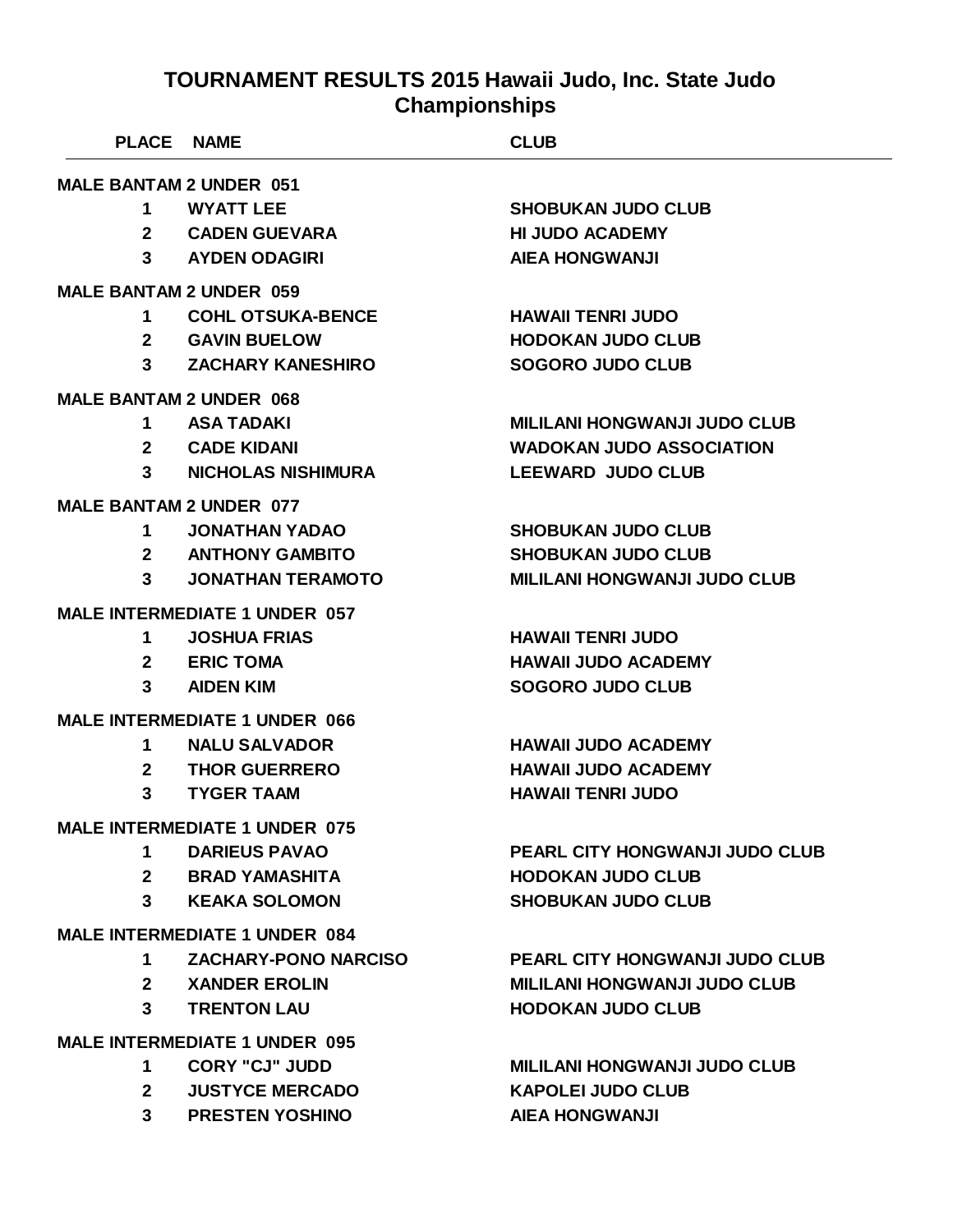| <b>PLACE</b> | <b>NAME</b>                           | <b>CLUB</b>                           |
|--------------|---------------------------------------|---------------------------------------|
|              | <b>MALE INTERMEDIATE 1 UNDER 095+</b> |                                       |
| 1            | <b>BRADY LEE</b>                      | <b>MILILANI HONGWANJI JUDO CLUB</b>   |
| $\mathbf{2}$ | <b>TRAVIS PEREZ</b>                   | <b>SHOBUKAN JUDO CLUB</b>             |
| 3            | <b>RAYSON LUM</b>                     | <b>SALT LAKE JUDO CLUB</b>            |
|              | <b>MALE INTERMEDIATE 2 UNDER 062</b>  |                                       |
| 1            | <b>KAMAKANI HAMASAKI</b>              | PEARL CITY HONGWANJI JUDO CLUB        |
| $\mathbf{2}$ | <b>NOA FRASCO</b>                     | <b>AIEA HONGWANJI</b>                 |
| 3            | <b>KADEN KOBASHIGAWA</b>              | <b>ISLAND JUDO</b>                    |
|              | <b>MALE INTERMEDIATE 2 UNDER 068</b>  |                                       |
| 1            | <b>KEANE ESCABA</b>                   | <b>PEARL CITY HONGWANJI JUDO CLUB</b> |
| $\mathbf{2}$ | <b>CYRUS BUCSIT</b>                   | <b>HAWAII TENRI JUDO</b>              |
| 3            | <b>BRENDEN HANADA</b>                 | <b>MAKAWAO</b>                        |
|              | <b>MALE INTERMEDIATE 2 UNDER 075</b>  |                                       |
| 1            | <b>KOLBY KANESHIRO</b>                | <b>SOGORO JUDO CLUB</b>               |
| 2            | <b>MASON INAMINE</b>                  | <b>SALT LAKE JUDO CLUB</b>            |
|              | <b>MALE INTERMEDIATE 2 UNDER 084</b>  |                                       |
| 1            | <b>ANAKIN MENDOZA</b>                 | PEARL CITY HONGWANJI JUDO CLUB        |
| $\mathbf{2}$ | <b>JASEN WADA</b>                     | <b>HI JUDO ACADEMY</b>                |
| 3            | <b>MATTHEW OKUDA</b>                  | <b>SHUDOKAN</b>                       |
|              | <b>MALE INTERMEDIATE 2 UNDER 092</b>  |                                       |
| 1.           | <b>AYDEN CORONIL</b>                  | PEARL CITY HONGWANJI JUDO CLUB        |
| $\mathbf{2}$ | <b>JOSIAH LUM</b>                     | <b>SALT LAKE JUDO CLUB</b>            |
| 3            | <b>RANDY KUBO</b>                     | <b>LEEWARD JUDO CLUB</b>              |
|              | <b>MALE INTERMEDIATE 2 UNDER 106</b>  |                                       |
| 1            | <b>KADE OKURA</b>                     | <b>BOYS AND GIRLS CLUB</b>            |
| $\mathbf{2}$ | <b>MATTHEW NOCHI</b>                  | <b>SALT LAKE JUDO CLUB</b>            |
|              | <b>MALE INTERMEDIATE 2 UNDER 117</b>  |                                       |
| 1            | KAI YAWATA                            | <b>KAIMUKI YMCA</b>                   |
| $\mathbf{2}$ | <b>CAYDEN PASA</b>                    | <b>SHUDOKAN</b>                       |
| 3            | <b>CALEB RESURRECCION</b>             | <b>KROC CENTER</b>                    |
|              | <b>MALE INTERMEDIATE 2 UNDER 117+</b> |                                       |
| 1            | <b>JEREMY PANGELINAN</b>              | <b>PEARL CITY HONGWANJI JUDO CLUB</b> |
| $\mathbf{2}$ | <b>BRYCEN HANADA</b>                  | <b>MAKAWAO</b>                        |
| $\mathbf{3}$ | <b>ANDREAS SCHNEIDER</b>              | <b>MILILANI HONGWANJI JUDO CLUB</b>   |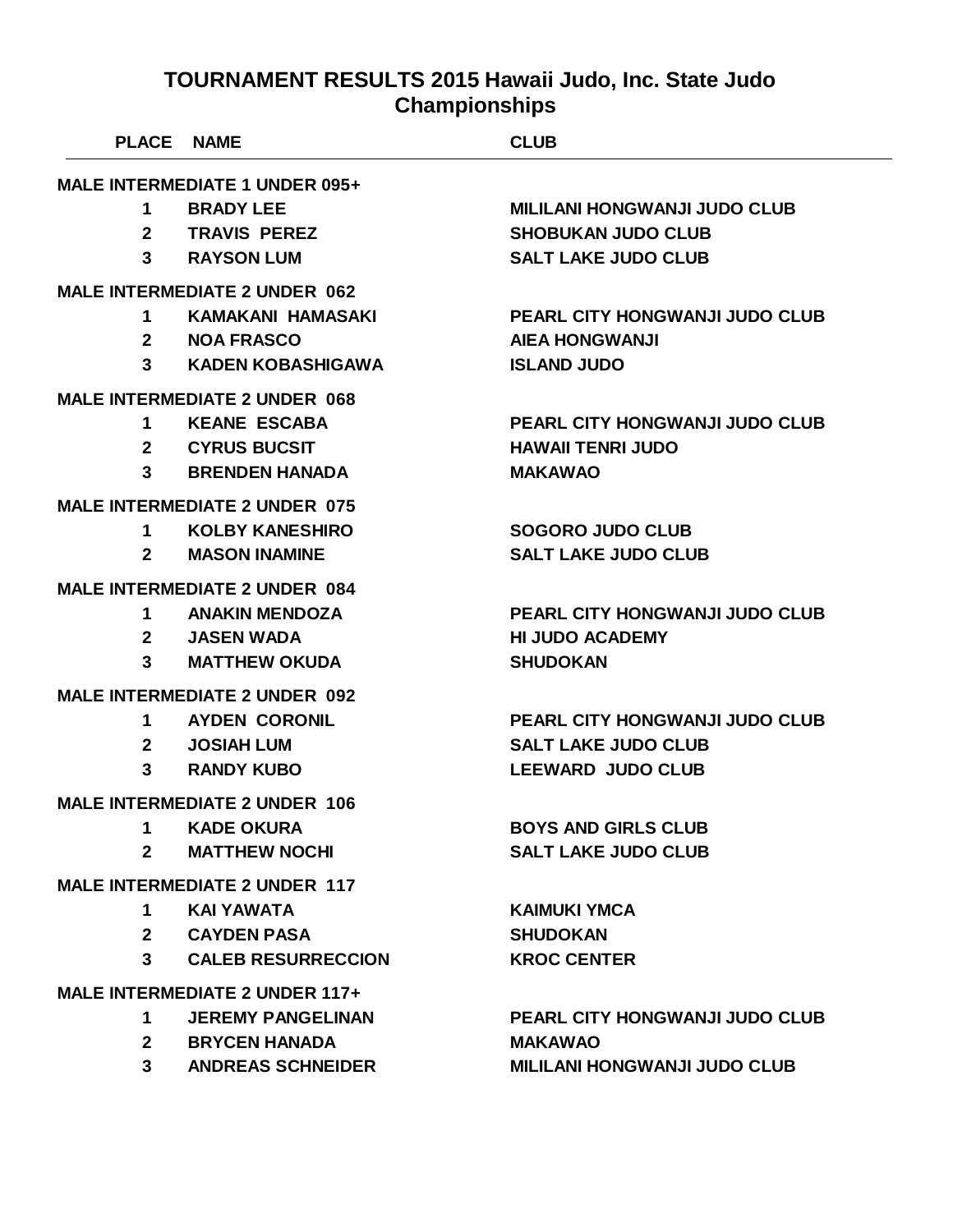| <b>PLACE</b>                     |                                  | <b>NAME</b>                      | <b>CLUB</b>                           |
|----------------------------------|----------------------------------|----------------------------------|---------------------------------------|
| <b>MALE JUVENILE A UNDER 106</b> |                                  |                                  |                                       |
| 1                                |                                  | <b>JOSEPH CHINEN</b>             | <b>PEARL CITY HONGWANJI JUDO CLUB</b> |
| $\mathbf{2}$                     |                                  | <b>SETH WILSON</b>               | <b>SHUDOKAN</b>                       |
|                                  |                                  | <b>MALE JUVENILE A UNDER 128</b> |                                       |
| 1                                |                                  | <b>THOMAS BARROS</b>             | <b>MAKIKI SEIDOKAN JUDO CLUB</b>      |
| $\mathbf{2}$                     |                                  | <b>JAKE BRETT</b>                | <b>PEARL CITY HONGWANJI JUDO CLUB</b> |
|                                  | <b>MALE JUVENILE A UNDER 141</b> |                                  |                                       |
| 1                                |                                  | <b>KAINOA TITCOMB</b>            | PEARL CITY HONGWANJI JUDO CLUB        |
| $\mathbf{2}$                     |                                  | <b>CONNER FERNANDEZ</b>          | <b>MAKAWAO</b>                        |
| 3                                |                                  | <b>KENT TANJI</b>                | <b>KAIMUKI YMCA</b>                   |
|                                  |                                  | <b>MALE JUVENILE B UNDER 121</b> |                                       |
| 1                                |                                  | <b>COLBY HANLEY</b>              | <b>MAKAWAO</b>                        |
| $\mathbf{2}$                     |                                  | <b>NAINOA NARCISO</b>            | PEARL CITY HONGWANJI JUDO CLUB        |
| 3                                |                                  | <b>CASEY NITTA</b>               | <b>HI JUDO ACADEMY</b>                |
|                                  |                                  | <b>MALE JUVENILE B UNDER 145</b> |                                       |
| 1                                |                                  | <b>JOSHUA FARIN</b>              | <b>WAILUKU HONGWANJI JUDO CLUB</b>    |
| $\mathbf{2}$                     |                                  | <b>JONATHAN DOMINGO</b>          | <b>LEEWARD JUDO CLUB</b>              |
| 3                                |                                  | <b>JARED ELLAMAR</b>             | <b>MILILANI HONGWANJI JUDO CLUB</b>   |
|                                  |                                  | <b>MALE JUVENILE B UNDER 178</b> |                                       |
| 1                                |                                  | <b>TRIGG SALVADOR</b>            | <b>HAWAII JUDO ACADEMY</b>            |
| 2 <sup>1</sup>                   |                                  | <b>CHRIS SOBAJE</b>              | <b>MAKAWAO</b>                        |
| 3                                |                                  | <b>NAINOA KOMODA MAIO</b>        | <b>MAKAWAO</b>                        |
|                                  |                                  | <b>MALE JUVENILE C UNDER 121</b> |                                       |
| 1                                |                                  | <b>MICAH MATSUMOTO</b>           | <b>LEEWARD JUDO CLUB</b>              |
| $\mathbf{2}$                     |                                  | <b>BUENCONSEJO BRANDON</b>       | <b>MILILANI YMCA</b>                  |
| <b>MALE SENIOR UNDER 145</b>     |                                  |                                  |                                       |
|                                  | 1                                | <b>MICAH TATEYAMA</b>            | PEARL CITY HONGWANJI JUDO CLUB        |
|                                  | $\mathbf{2}$                     | <b>RICHARD PERRY</b>             | <b>AIEA HONGWANJI</b>                 |
|                                  | $3^{\circ}$                      | <b>ERIK SEOANE</b>               | <b>PEARL CITY HONGWANJI JUDO CLUB</b> |
| <b>MALE SENIOR UNDER 161</b>     |                                  |                                  |                                       |
|                                  | 1                                | <b>ANTHONY BRETT</b>             | <b>PEARL CITY HONGWANJI JUDO CLUB</b> |
|                                  | $2^{\circ}$                      | <b>JUSTIN DAVIS</b>              | <b>MAKAWAO</b>                        |
|                                  | $\mathbf{3}$                     | <b>JOSHUA GIMA</b>               | <b>AIEA HONGWANJI</b>                 |
| <b>MALE SENIOR UNDER 178</b>     |                                  |                                  |                                       |

- **JASON HOFFMIER KAPOLEI JUDO CLUB**
- **JONATHAN JACINTO MAKAWAO**